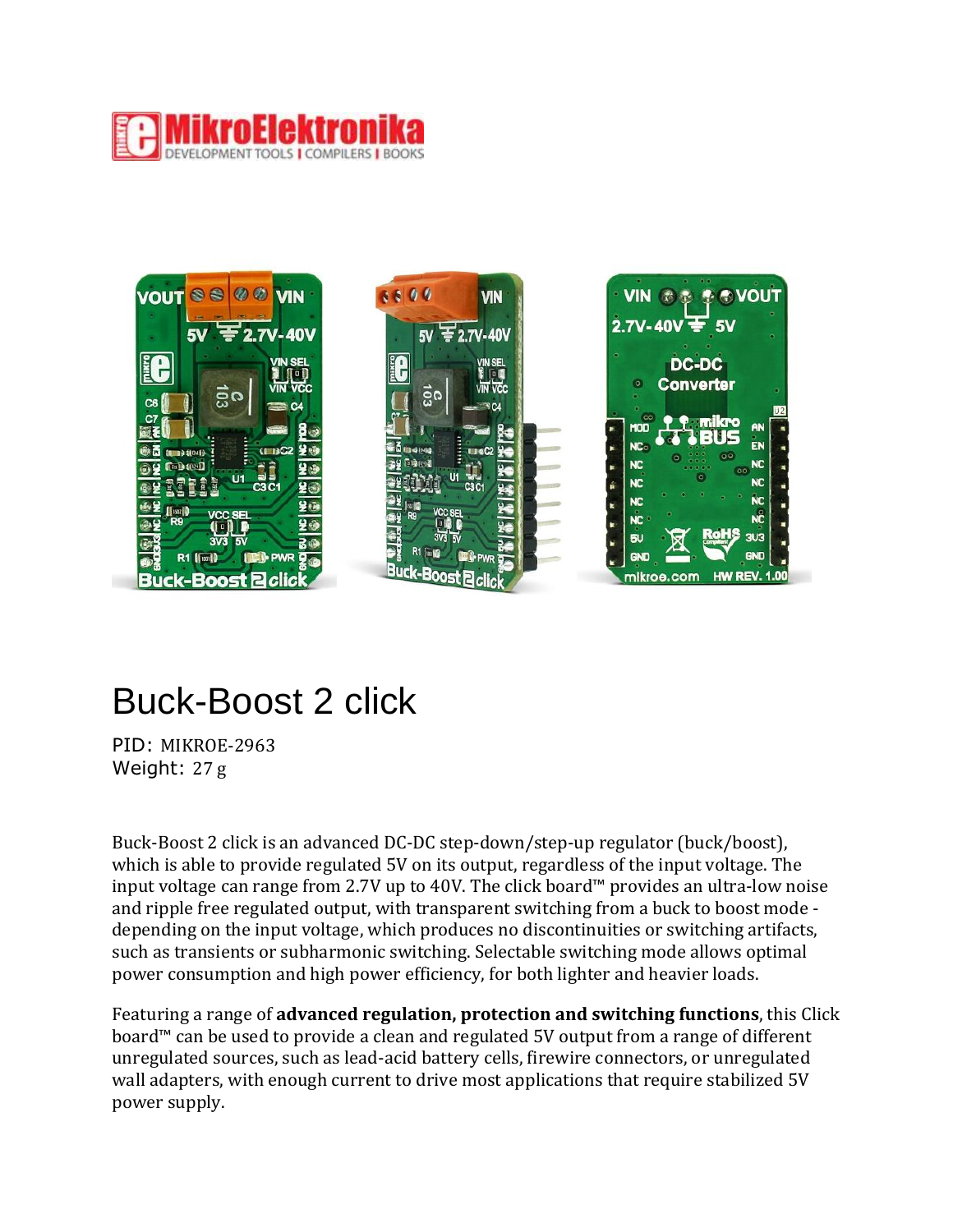## **How does it work?**

Buck-Boost 2 click is equipped with the [LTC3115-2,](https://download.mikroe.com/documents/datasheets/LTC3115-2.pdf) a 40V, 2A synchronous buck-boost DC/DC converter from Linear [Technology.](http://www.linear.com/) This IC relies on the advanced four MOSFET switch topology, so it can sustain the regulation in both cases when the input voltage is lower and higher than the output voltage, set by the feedback network to 5V. A proprietary switching algorithm ensures transparent, continuous transition between operating modes. The LTC3115-2 features both forward and reverse current limiting section. The maximum current available on the output depends on the mode of operation: If the output voltage is greater than the input voltage, the device works in boost mode and the maximum current is about 0.6A. If the output voltage is less than the input voltage, the device works in buck mode and the maximum current available is about 1.4A. Also, the maximum output current is affected by the switching mode, selectable by the MODE pin, routed to the PWM pin of the mikroBUS™. There are two modes available: fixed frequency PWM mode and burst mode.



While working in PWM mode, the LTC3115-2 IC uses a fixed frequency, determined by the onboard resistor - in the case of the Buck-Boost 2 click, it is fixed at 750kHz. The PWM mode is used when a heavier load is connected to the output terminal. This mode is set when the PWM/SYNC pin is pulled to a HIGH logic level. This mode allows the maximum current on the output and results with the lowest amount of switching noise and output voltage ripple. This mode is used to provide the power for the connected devices, while they work in the active mode.

The burst mode is used for maintained efficiency when light output loads are used. The device will work in burst mode when the PWM/SYNC pin is pulled to a LOW logic level. While in burst mode, the variable frequency switching algorithm is used, resulting in a very low quiescent current, which allows lowered power consumption - e.g. when the external voltage input is taken from a battery. The error amplifier is powered down in this mode and the output current should not be greater than allowed, else the output voltage will lose regulation. This mode is perfectly suited to power up various devices while they work in standby mode.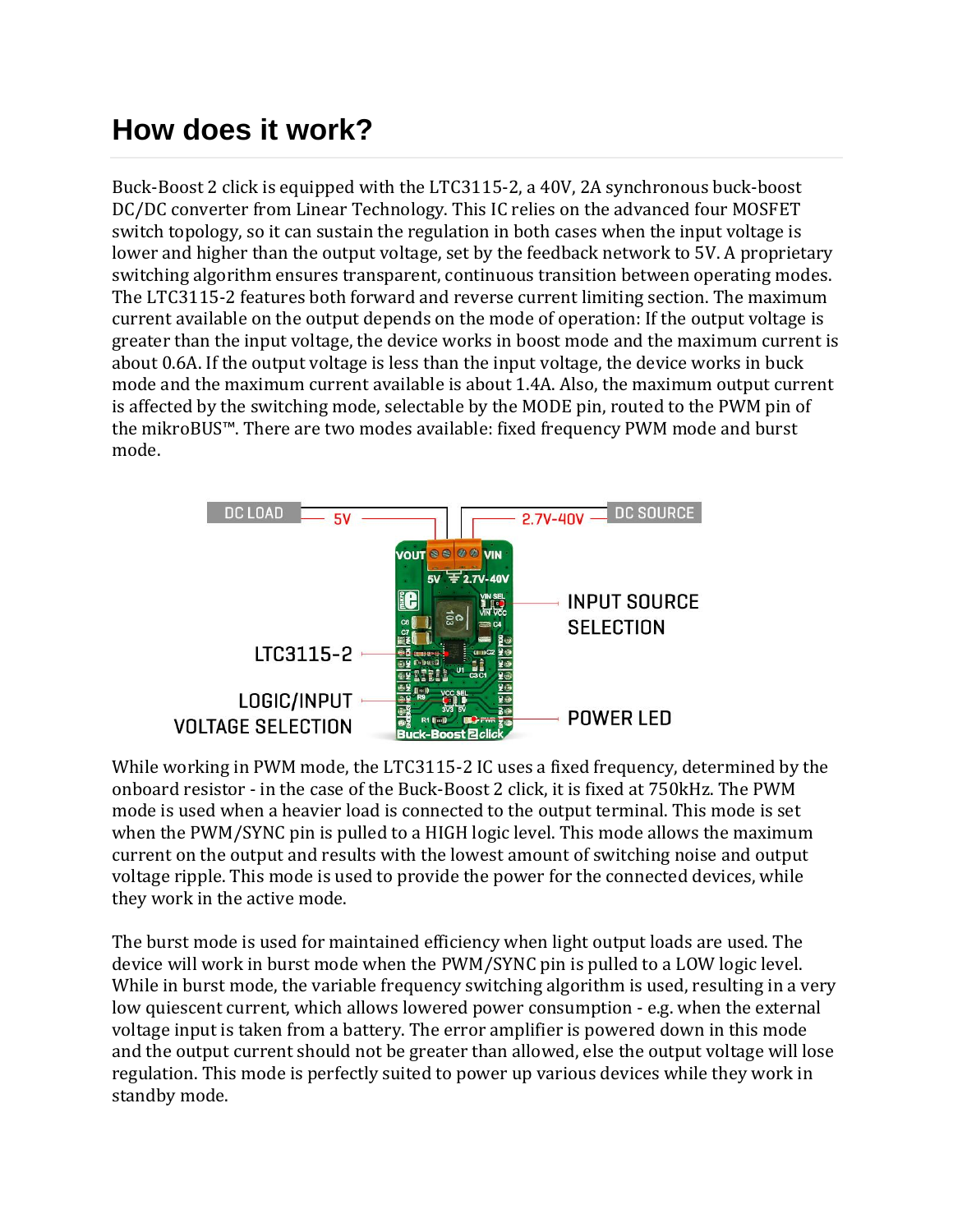When using the synchronization function of the PWM/SYNC pin, the device works in the fixed frequency PWM mode, but its frequency is regulated by the external clock source, by the means of the internal PLL section. This can be useful when special power supply noise requirements must be met. Since the internal PLL is able only to increase the internal clock frequency, the external clock signal should be above the frequency set by the onboard resistor (750kHz) taking the sufficient error margin into account.

The RUN pin of the LTC3115-2 IC is routed to the mikroBUS™ RST pin and it is used to activate the internal logic and switching circuitry. Setting this pin to a HIGH logic level (above 1.21V) will enable both the logic and the switching sections of the LTC3115-2 IC.

It is possible to measure and monitor the output voltage of the Buck-Boost 2, by utilizing the voltage divider, with its middle point routed to the AN pin of the mikroBUS™. By applying the calculation from the formula below, it is possible to determine the exact value of the output voltage. It can be used to monitor the output so that the appropriate action can be taken in the case when the voltage drops or loses regulation. The output voltage can be derived from the following formula:

#### $V_{AN} = (R10/(R10+R11)) \times V_{OUT}$

Where R10 = 10KΩ and R11 = 6.8KΩ. For the output voltage of 5V, the measured voltage on the output voltage divider should be 2.976V. Since the device works with the fixed output voltage, this value should not deviate from the calculated, else something might be disrupting the proper operation of the device.

The click board allows operation with both 3.3V and 5V MCUs. There is an onboard SMD jumper labeled as VCC SEL, which is used to set the logic voltage (e.g. for the RUN pin) as well as the input voltage for the LTC3115-2 IC. Another SMD jumper, labeled as VIN SEL is used to select the voltage chosen by the VCC SEL and the external source, connected to the input terminal. The output load should be connected to the output terminal. Two screw terminals allow easy and secure connection of the input and output lines.

| <b>Type</b>         | Boost, Buck                                                                                                                                                                                                                            |
|---------------------|----------------------------------------------------------------------------------------------------------------------------------------------------------------------------------------------------------------------------------------|
| <b>Applications</b> | Provides 5V output from a range of different unregulated<br>sources, such as lead-acid battery cells, firewire connectors, wall<br>adapters, with enough current to drive most applications that<br>require stabilized 5V power supply |
| On-board            | LTC3115-2, a 40V, 2A synchronous buck-boost DC/DC converter                                                                                                                                                                            |

## **Specifications**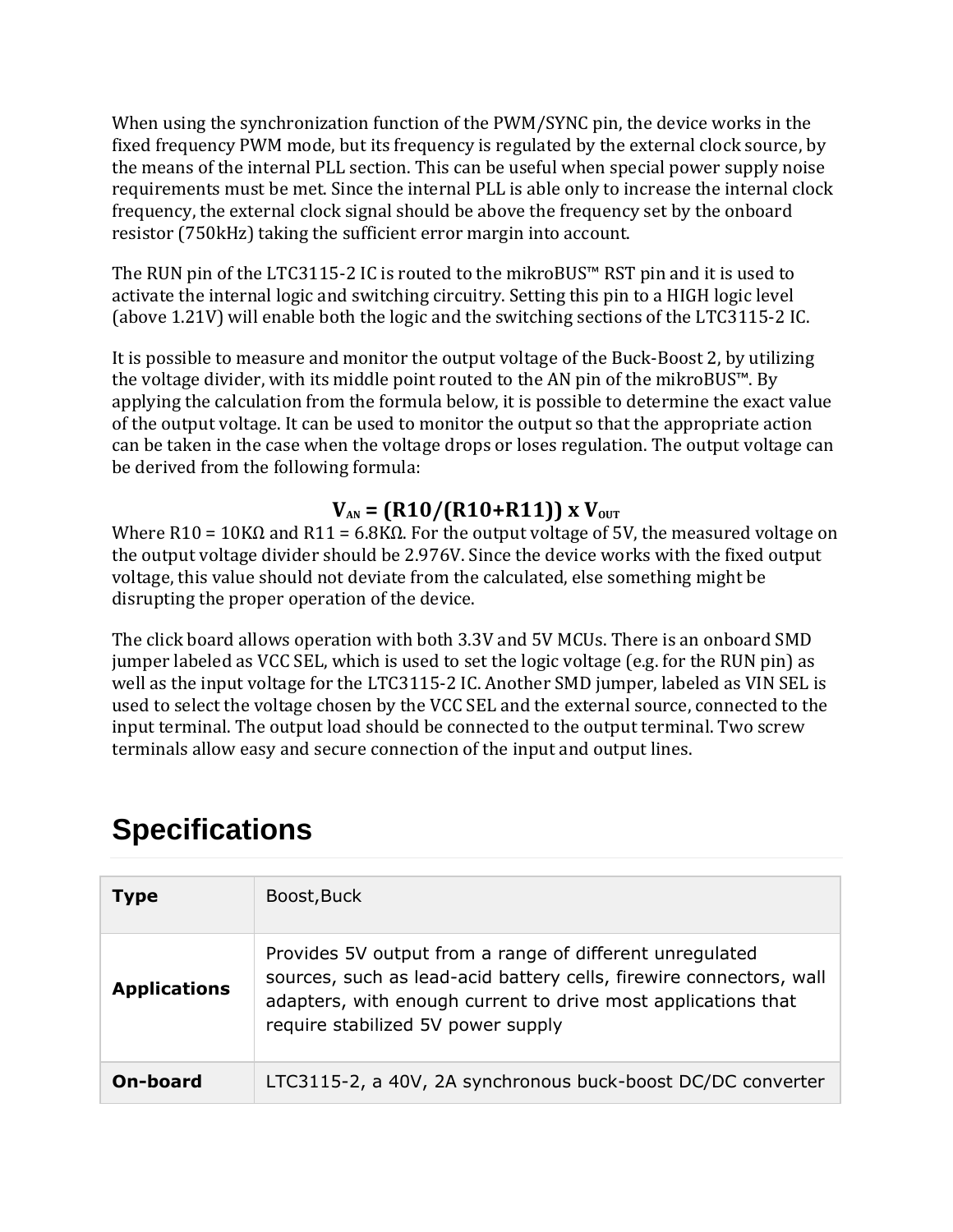| modules                    | from Linear Technology                                                                                                                                                                                           |
|----------------------------|------------------------------------------------------------------------------------------------------------------------------------------------------------------------------------------------------------------|
| <b>Key Features</b>        | Regulated 5V output, low noise and ripple, seamless transition<br>between buck and boost modes, sync input allows<br>synchronization with an external clock, selectable switching<br>mode for optimal efficiency |
| <b>Interface</b>           | Analog, GPIO                                                                                                                                                                                                     |
| Input<br><b>Voltage</b>    | 3.3V or 5V                                                                                                                                                                                                       |
| <b>Click board</b><br>size | $M(42.9 \times 25.4 \text{ mm})$                                                                                                                                                                                 |

## **Pinout diagram**

This table shows how the pinout on **Buck-Boost 2 click** corresponds to the pinout on the mikroBUS™ socket (the latter shown in the two middle columns).

| <b>Notes</b> | Pin       | mikro"<br>BUS  |             |            |    | Pin        | <b>Notes</b>   |
|--------------|-----------|----------------|-------------|------------|----|------------|----------------|
| Analog in    | AN        | $\mathbf{1}$   | AN          | <b>PWM</b> | 16 | <b>MOD</b> | PWM/Burst mode |
| Chip enable  | EN        | $\overline{2}$ | <b>RST</b>  | <b>INT</b> | 15 | <b>NC</b>  |                |
|              | <b>NC</b> | 3              | <b>CS</b>   | <b>RX</b>  | 14 | <b>NC</b>  |                |
|              | <b>NC</b> | $\overline{4}$ | <b>SCK</b>  | <b>TX</b>  | 13 | <b>NC</b>  |                |
|              | <b>NC</b> | 5              | <b>MISO</b> | <b>SCL</b> | 12 | <b>NC</b>  |                |
|              | <b>NC</b> | 6              | <b>MOSI</b> | <b>SDA</b> | 11 | <b>NC</b>  |                |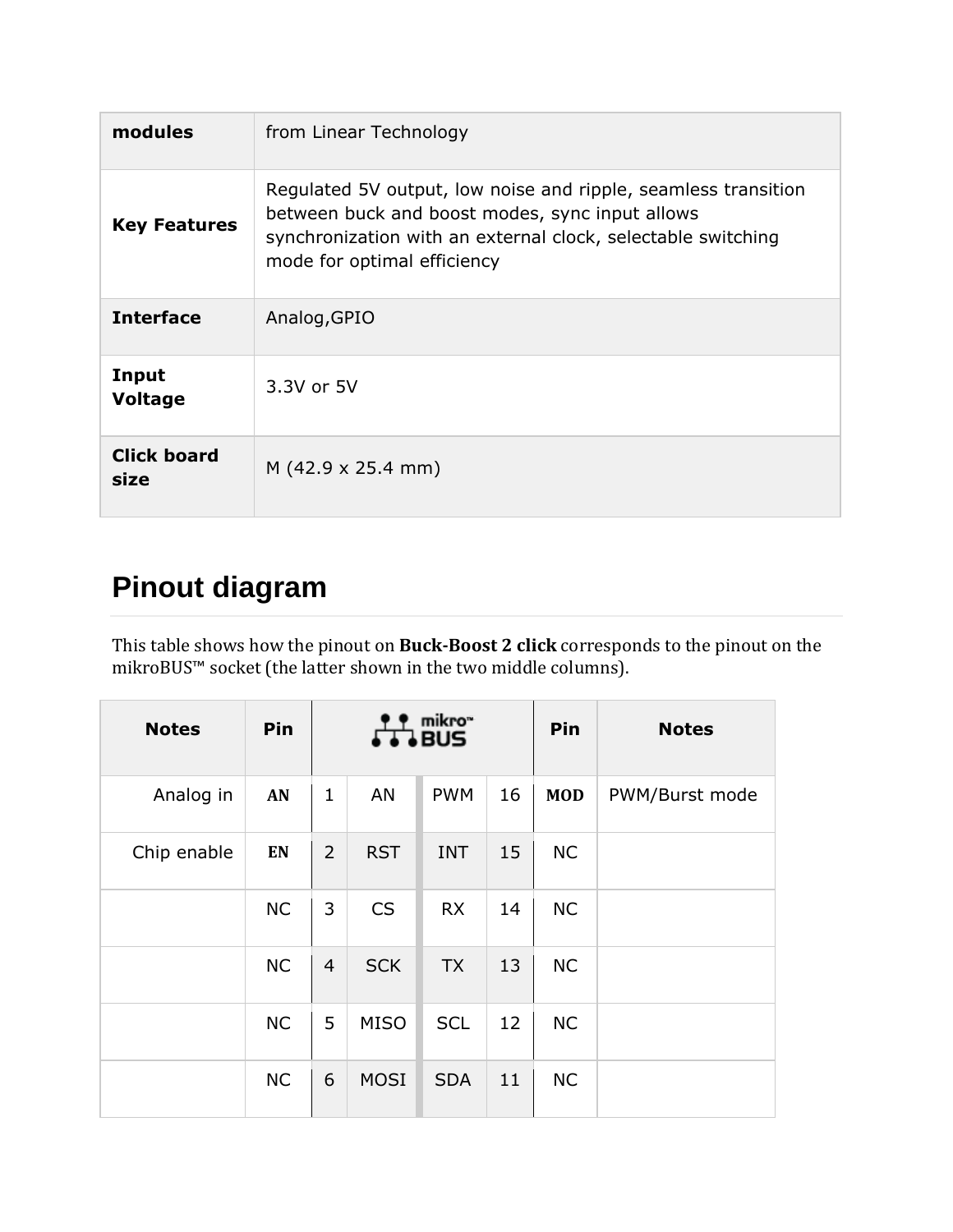| Power Supply | $+3V3$     | $\overline{7}$ | 3.3V       | 5V         | 10 | $+5V$      | Power Supply |
|--------------|------------|----------------|------------|------------|----|------------|--------------|
| Ground       | <b>GND</b> | 8              | <b>GND</b> | <b>GND</b> | 9  | <b>GND</b> | Ground       |

## **Onboard settings and indicators**

| <b>Label</b>    | <b>Name</b>    | <b>Default</b> | <b>Description</b>                                                                                                                                                                        |
|-----------------|----------------|----------------|-------------------------------------------------------------------------------------------------------------------------------------------------------------------------------------------|
| LD <sub>1</sub> | <b>PWR</b>     |                | Power indication LED                                                                                                                                                                      |
| TB1             | <b>VOUT</b>    |                | Output terminal for connecting the load                                                                                                                                                   |
| TB2             | <b>VIN</b>     |                | Input terminal for connecting the external<br>power source                                                                                                                                |
| JPI             | <b>VCC SEL</b> | Left           | Power supply/logic voltage selection: Left<br>position 3.3V, right position 5V                                                                                                            |
| JP <sub>2</sub> | <b>VIN SEL</b> | Right          | Input voltage source selection: Left position<br>- power source connected to the VIN<br>terminal, right position - input voltage from<br>the mikroBUS™, selected by the VCC SEL<br>jumper |

# **Buck-Boost 2 click electrical specifications**

| <b>Description</b>          | Min | Typ | <b>Max</b>               | Unit |
|-----------------------------|-----|-----|--------------------------|------|
| Input voltage range (VIN)   | 2.7 |     | 40                       | V    |
| Output voltage range (VOUT) | -   | 5   | $\overline{\phantom{a}}$ | V    |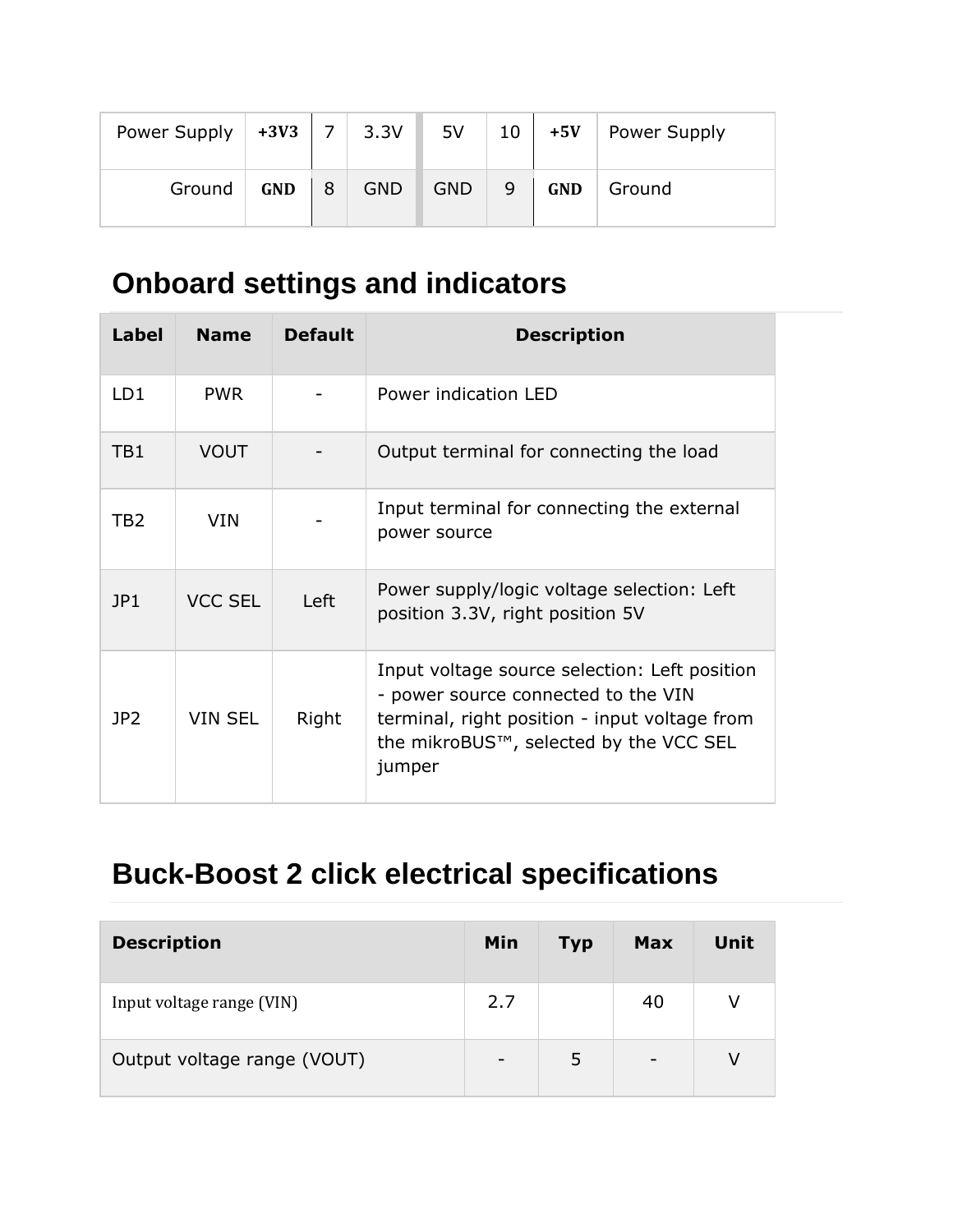| Output current (Boost mode) | $\overline{\phantom{a}}$ | 0.6 |  |
|-----------------------------|--------------------------|-----|--|
| Output current (Buck mode)  | $\overline{\phantom{a}}$ | 1.4 |  |

#### **Software support**

We provide a library for Buck-Boost 2 click on our [Libstock](https://libstock.mikroe.com/projects/view/2327/buck-boost-2-click) page, as well as a demo application (example), developed using MikroElektronika [compilers](https://www.mikroe.com/compilers) and [mikroSDK.](https://www.mikroe.com/mikrosdk) The provided click library is mikroSDK standard compliant. The demo application can run on all the main MikroElektronika [development](https://www.mikroe.com/development-boards) boards.

#### **Library Description**

The library carries functions necessary to have complete control over all functionalities of the Click board™.

Key functions:

- void buckboost2 powerON() Turns on the device.
- void buckboost2\_powerOFF() Turns off the device.
- void buckboost2\_setMode(uint8\_t mode) Sets the working mode. **Examples Description** The demo application is composed of three sections:
- System Initialization Initialization of the PWM and RST pin as OUTPUT.
- Application Initialization (code snippet) Initializes the Driver init and turns ON the chip and settings mode with improvement current.
- Application Task The lick has a constant output voltage of 5V, no additional settings are required.

```
void applicationInit()
{
buckboost2_gpioDriverInit( (T_BUCKBOOST2_P)&_MIKROBUS1_GPIO );
buckboost2_powerON();
buckboost2_setMode(_BUCKBOOST2_WITH_IMPROVEMENT);
}
```
The full application code, and ready to use projects can be found on our [Libstock](https://libstock.mikroe.com/projects/view/2327/buck-boost-2-click) page.